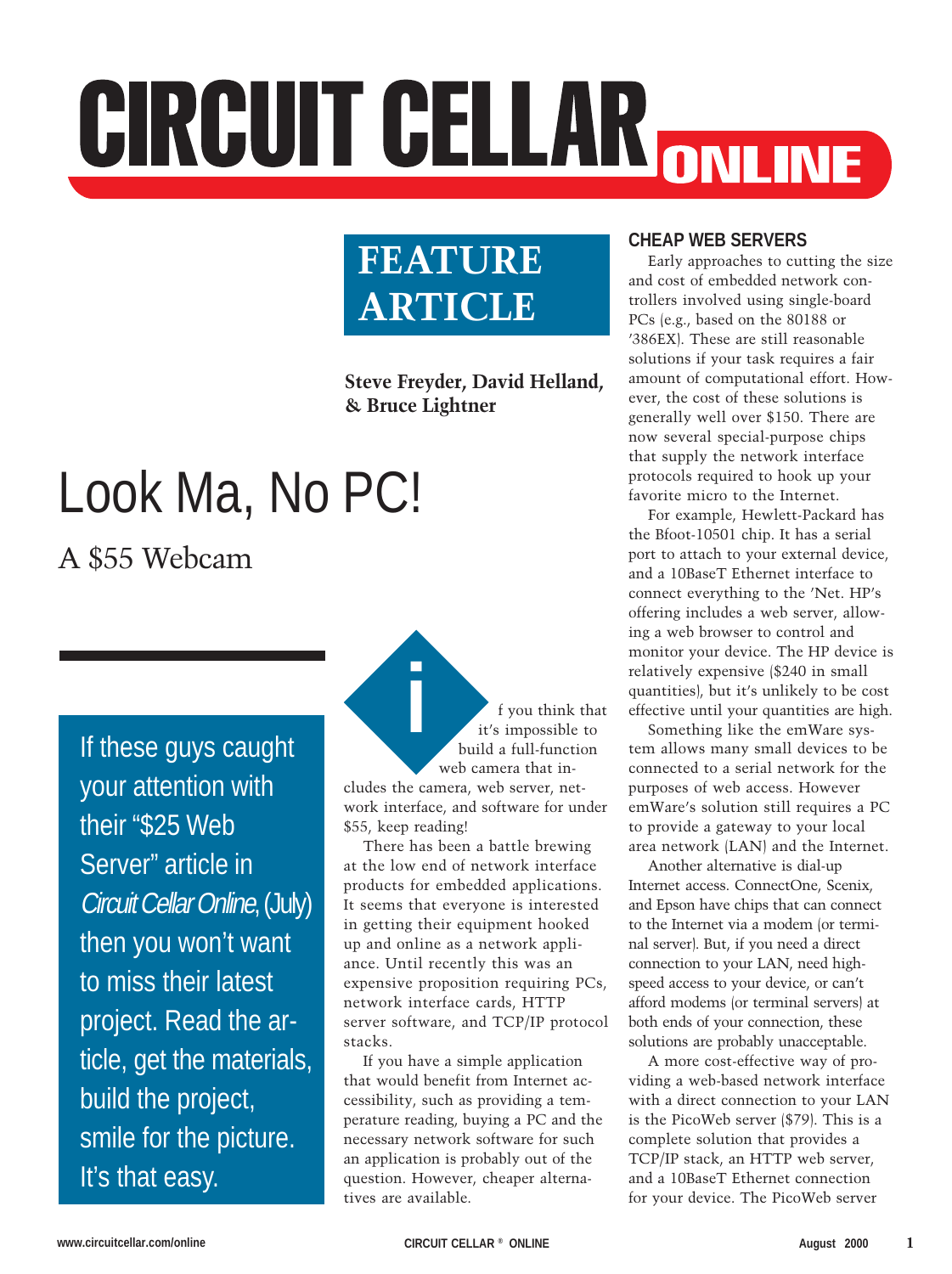

can stand alone as a web server without the need to interface to another microprocessor, or in many cases, to even write software. Right out of the box you can load your HTML code and images, plug the device into the LAN, and use your web browser to display web pages from the device.

The PicoWeb project was started by a group of friends who wanted to settle an argument about whether or not a single chip microprocessor could really deliver web pages. The result was an article demonstrating how to build "A \$25 Web Server" in *Circuit Cellar Online* 1 (July, 1999) using a \$6 Atmel microcontroller and a \$9 PC ISA-bus network card, complete with all the necessary firmware and development system software.

Lightner Engineering's PicoWeb server is a commercial product spawned by that project. Even though the PicoWeb's microcontroller has only 8 KB of program memory and 512 bytes of RAM, it effectively delivers web pages and more. A 16-KB serial EEPROM chip adds storage for graphic images, HTML, and CGI programs. A built-in UART and about 16 unused general-purpose digital I/O lines provide the facilities to connect

the PicoWeb server to a wide variety of user devices. Many project examples and the entire software development tool set can be found at the PicoWeb

**Figure 1**—A toy camera is combined with a tiny web server to give you an inexpensive webcam that can be accessed from anywhere on the Internet.

site (www.picoweb.net).

This article will show the power of the PicoWeb server by attaching it to a serial device (an inexpensive digital camera) and how to program the PicoWeb to acquire pictures from the camera so they can be transferred to a web browser for display. This project will work on

both the \$25 "homegrown" version of the PicoWeb server and the commercial version.

#### **HARDWARE DESIGN**

The project demonstrates how to make an inexpensive, low-power, low- cost web camera with off-theshelf parts as shown in Figure 1. No PC is needed to provide the web server functions and Internet interface. All functionality is provided by a tiny 8-bit Atmel microprocessor as part of the PicoWeb server.

The camera used in this project is a toy camera sold by Mattel as either the Barbie Photo Designer (\$59) or the Nick Click (\$29) digital camera. If you like pink and have money to burn, go for the Barbie camera. If you are cheap (like us) and don't mind a purple camera, buy the Nick Click.

Both cameras are low-resolution  $(160 \times 120)$  CMOS-based color digital cameras with RS-232 serial interfaces. Both come with noisy software that allows the pictures to be integrated with Barbie or Nickelodeon cartoon characters into a variety of output formats. (Turn off your PC speakers if you check these out at work!)

#### **PICKING A CAMERA**

Choosing a digital camera was critical because of the limited code space in the PicoWeb's microcontroller. Remember, we are dealing with 8 KB of program memory in an Atmel AT90S8515 microprocessor and it is already providing support for ARP, BOOTP, PING, UDP, TCP/IP, and HTTP web server functions. (That's right, only 8 KB of flash memory and 512 bytes of RAM.) So, our requirements call for a simple camera interface compatible with the PicoWeb's available message formats.

The first cameras we examined were the many parallel port cameras that are widely available for adding video to your PC. At first glance, these looked perfect: small, cheap, simple interface, some with interface protocol information, including driver source code (typically Linux). However, a closer look at the available protocols revealed that they are not simple to handle in firmware. These devices look more like raw video cameras than true digital cameras (e.g., the Quickcam by US Robotics). The firmware must set all the camera chip registers and make real-time adjustments for light levels. Some cameras require you to detect start of frame and beginning of scan line in the raw video stream.

We found web sites that were useful in evaluating these cameras, including "QuickCam Third-Party Drivers" and the "CpiA Webcam driver for Linux" (see Sources).

Another approach would have been to use an NTSC video camera and then capture the video image with a video capture device such as Play Inc.'s Play Snappy Video Snapshot 4.0. This device has a parallel port interface but the source code for the interface drivers wasn't readily available. The cost of this route was going to be over \$250 for the two devices, and multiple power supplies would be required.

> Yet another alternative is one of the high-end digital cameras being sold as alternatives to film cameras. In fact, source code is avail-

| Command                                               | Char                | Param          | <b>Description</b>                                                                                                       |
|-------------------------------------------------------|---------------------|----------------|--------------------------------------------------------------------------------------------------------------------------|
| Set image index<br>Take a picture<br>Upload a picture | ʻA'<br>'G'<br>ʻl l' | index<br>delay | Set current image index to one of 6 images<br>Take photo and store as current image<br>Send current image to RS-232 port |

**Table 1**—These are the only commands we needed to turn our Mattel fun camera into a webcam.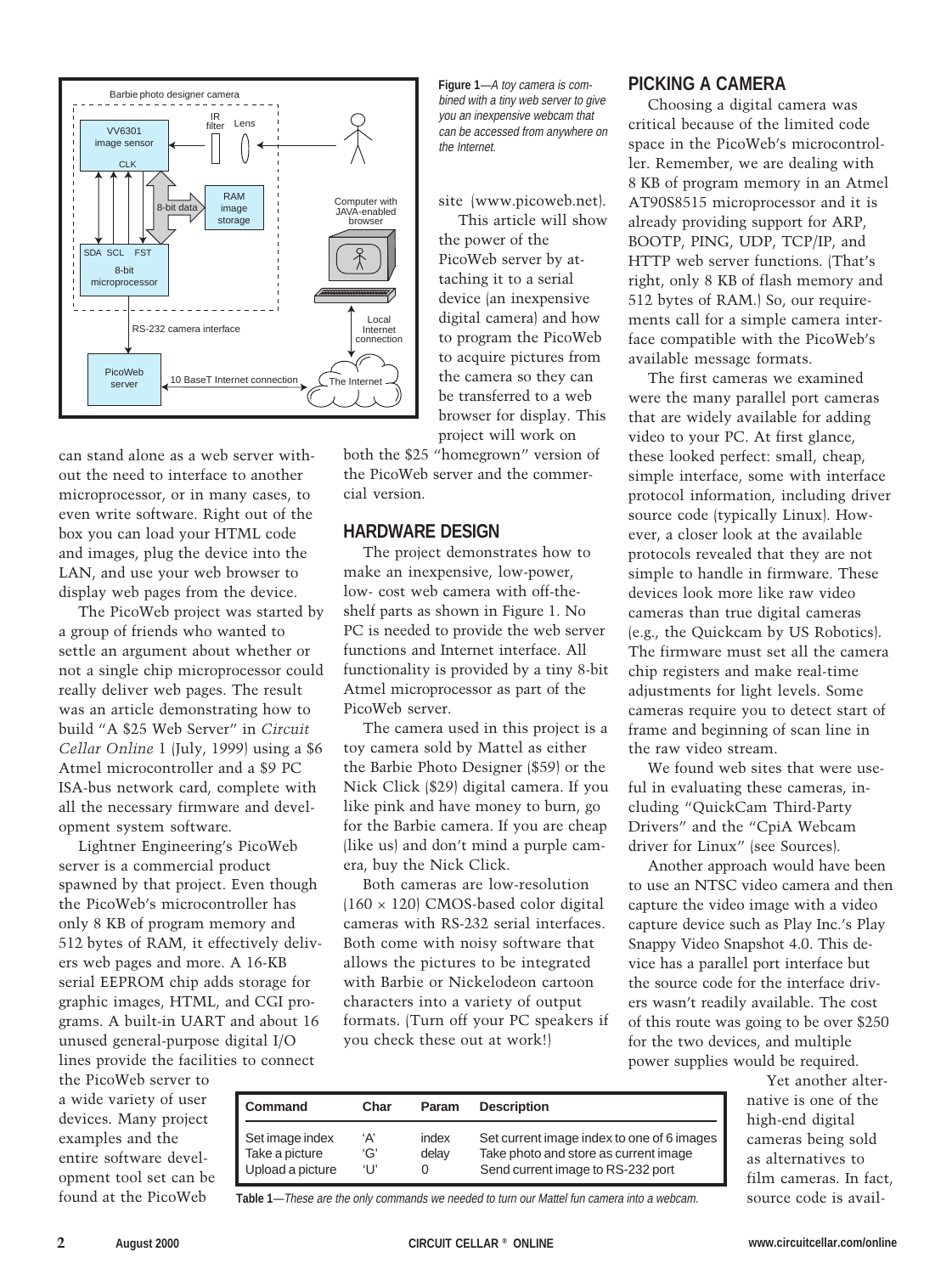able for controlling many high-end digital cameras, several of which deliver JPEG images via RS-232 serial ports.

Open-source "freeware" offered by Eugene Crosser (and Bruce Lightner) can be used to download JPEG images from the serial interfaces of many Agfa, Epson, Olympus, Sanyo, and Nikon camera models. (Full source code is available at www.average.org/ digicam.) However, the cost of these cameras (\$300 and up) and the complexity of their serial protocols eliminated them from the quick, simple, and inexpensive webcam project we had in mind. (see photo 2)

#### **CHEAP CMOS CAMERAS**

Finally there are several inexpensive digital cameras on the market. These are low-resolution color cameras (160  $\times$  120 pixels) with serial port interfaces that are generally sold as fun cameras for children. The manufacturers include Oregon Scientific (DS3838), Polaroid (FUN 320), and Mattel (Barbie Photo Designer and Nick Click). The two cameras from Mattel appear to have identical electronics inside. These cameras all seem to be based on the VVL300 digital output sensor from STMicroelectronics (formerly VLSI Vision Ltd. of Scotland).

The camera chip used in the Mattel digital cameras is the STMicroelectronics' VV6301, a highly integrated color camera sensor. A block diagram of this chip is shown in Figure 2. These chips use a CMOS imaging device rather than the typical charge-coupled device (CCD) sensor. The advantage of CMOSbased sensors is that a single silicon process can be used to manufacture the chip and all its ancillary logic. Therefore, most of the elements necessary to make a camera can be collocated on a single

die, and manufactured inexpensively.

On the other hand, CCD-based cameras require multiple ICs and typically multiple voltages for the different IC technologies involved. The claim is that a single-chip CMOS-based imager has lower noise as a result of internal parts that are in close proximity, plus on-board regulators that allow operation from a single 5-V supply. The VV6301 sensor also provides automatic black-level calibration and includes a simple 2-wire I2 C interface for connection to a microprocessor.

All you need to make a complete camera is a lens, memory for image storage, and a microprocessor to provide the desired camera functionality. The Mattel cameras use an Intel MCS 51-family microprocessor and static RAM for image storage.

One difference between a fun camera and a high-end digital camera is that the former depends on a PC to convert the raw pixel data into something useful (e.g., a JPEG image), and the latter does this inside the camera. Typically, there is no image compression done in the fun cameras. You only get uncompressed, raw image sensor data out the serial port. As you will see, raw pixel data needs a bit of processing to yield an image that can be viewed on a web page.

Mattel's cameras send a total of 20 KB of raw pixel data per photo. When converted into a compressed JPEG image, this same photo is typically only one-tenth this size.

There was no question that we couldn't do any useful image processing in the PicoWeb's tiny microcontroller. However, we still had a trick up our sleeves!

#### **PICOWEB SERVER HARDWARE**

The PicoWeb server uses the Atmel AT90S8515 microprocessor because the architecture is quite sophisticated for a processor of this size and cost. All of the registers are directly available (not mapped, as in the 8051) and the memory address space is linear (not segmented into pages, as in the PIC).

The AT90S8515 is a low-power RISC processor with 8 KB of flash program memory, 512 bytes of EEPROM, 512 bytes of RAM, 32 I/O lines, and a built-in UART. With an execution rate of one instruction per clock and a clock rate of 8 MHz, the AT90S8515 can drive the PicoWeb's 10BaseT Ethernet controller's I/O bus at 1 MBps. The PicoWeb server includes a 16-KB serial EEPROM chip to hold things like GIF and JPEG images as well as things like HTML,



**Figure 2**—The STM VV6301 gives you everything you need to make a digital camera on one chip, including a full-color CMOS sensor array.

text files, and Java byte-codes. You can see a photo of the commercial version of the PicoWeb server in our "\$25 Web Server" article. The schematic for this version of the PicoWeb server can be found in Figure 3. The PicoWeb's

Ethernet controller is a Realtek RTL8019AS, a singlechip NE2000-compatible device with 16 KB of on-chip packet buffer RAM. This chip only needs a transformer, a single resistor, and a few capacitors to implement a complete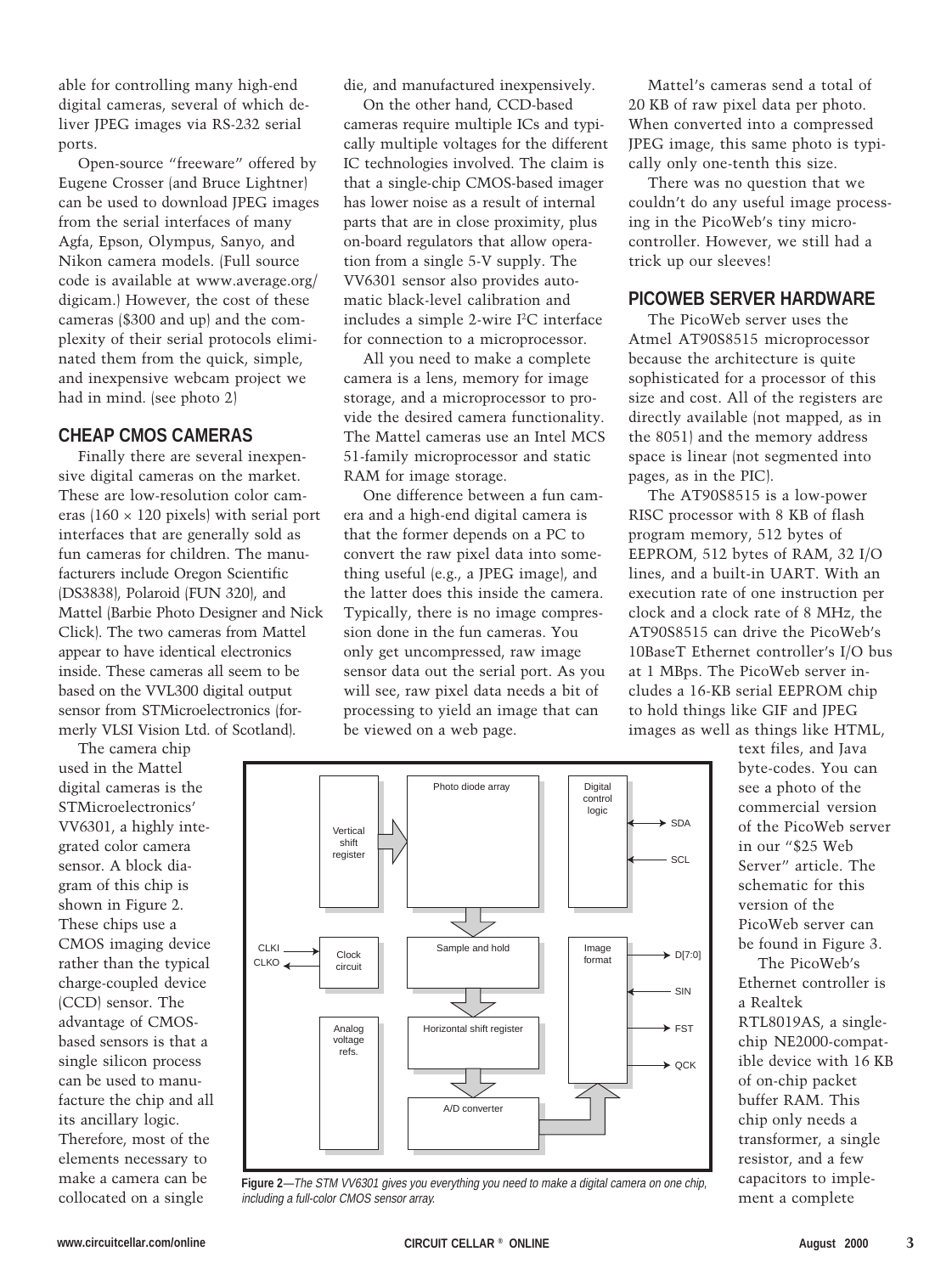

**Photo 1**—The web page shows a photo that was captured by a Mattel Nick Click digital camera attached to a PicoWeb server's RS-232 serial port. Raw data from the CMOS-based 164 × 120 pixel sensor array are read into a Java applet (supplied by the PicoWeb server) and then converted into a viewable image. The raw pixels are in a  $2 \times 2$  redgreen-blue-green Bayer array. The Java applet uses nearest-neighbor bilinear interpolation to provide a full-color image from the raw pixel array. The resulting image is focus using a convolution function before display.

10BaseT Ethernet network connection. The PicoWeb's DB-25 connector has up to 16 free general-purpose digital I/O lines, an RS-232 serial port, and an in-circuit flash-memory programming port. An onboard voltage regulator accepts either AC or DC power in the range of 7 to 25 V . Typical current consumption is under 30 mA from the 5-V DC supply.

An NE2000 Ethernet chip is optimal because the Atmel processor memory is limited. The NE2000 controller has 16 KB of onboard SRAM that functions as a ring buffer to allow unattended reception of back-to-back Ethernet packets. (Because the commercial version of the PicoWeb server operates the Realtek chip in 8-bit mode, the available buffer RAM is reduced to 8 KB.) The same onboard Ethernet controller SRAM can be used to assemble transmitted Ethernet packets. The result is that the Atmel micro-controller's meager 512 bytes of on-chip SRAM is not needed to send or receive the maximum-sized 1500-byte Ethernet packets.

Connecting the camera to the Pico-Web server is simple, as Figure 4 illustrates. The data connection to the camera is a mini-stereo jack. The cable that comes with the camera (not used in our application) has this jack on one end with three wires (TX, RX, GND) that connect to a PC-compatible DE-9S serial connector on the other end.

A 9-V battery normally powers the camera, supplying a 5-VDC regulator chip inside the camera. We disassembled our camera and drilled a hole to add a power plug so we could power it off of the same unregulated 9-VDC supply as the PicoWeb. The PicoWeb's unregulated DC is available on a pin in its DB-25 connector. The camera only draws 70 mA from this connection. (We tried powering the camera's logic board directly from the PicoWeb's regulated 5-VDC power supply, but the camera kept warning us about its "low" (missing) 9-V battery!)

The images stored in the camera are located in its RAM, so removing the battery or disconnecting the DC cable from the PicoWeb will result in the loss of any stored images. To keep the camera from turning itself off to save its (now missing) 9-V battery, we programmed the PicoWeb to probe the camera over the serial port, about once per second. Modifying the standard PicoWeb clock frequency (from 8 MHz to 7.372 MHz) derived the 57.6-kbps rate needed by the camera.

#### **FIRMWARE FUNCTIONS**

The basic function of the PicoWeb server is to allow embedded applications to display their data on the world wide web via its Ethernet connection. To accomplish this, the PicoWeb server's standard firmware supports a simple kernel, an optional tiny debug monitor, a "p-code" interpreter, a network adapter driver, a TCP/IP protocol stack, and an HTTP server (i.e., web server). The network protocols that the PicoWeb server's firmware supports include:

• ARP—The PicoWeb server re-

sponds to network ARP requests to allow other computers to make an association between the PicoWeb server's assigned IP Address and its unique Ethernet address.

- BOOTP—The PicoWeb's IP address can be assigned statically, by storing the IP address in the microcontroller's flash EEPROM, or dynamically, by using the BOOTP protocol.
- PING—The PicoWeb server also responds to ICMP Echo Requests to allow you to quickly test network connectivity.
- UDP—The PicoWeb server can send and receive UDP packets.
- TCP/IP—At the TCP/IP level, the PicoWeb server responds to HTTP GET requests that are addressed to TCP port 80. The web server responds to these requests by sending back HTML documents, text, and images. In addition, user-supplied firmware can make use of the PicoWeb's TCP/IP stack for other purposes.

The firmware kernel in the PicoWeb server provides all the code necessary to implement the needed parts of the Internet protocols listed above. In addition, the supplied software and firmware include tools to assist you in developing new web pages and adding program code to communicate via the external I/O devices.

The PicoWeb server allows both JavaScript (either embedded in HTML code or as separate files) and Java applets (i.e., Java byte-codes) to be stored in its serial EEPROM, along with HTML code and images. Java and JavaScript are potent tools that allow software routines that would otherwise be too large or too complex to be run by the Atmel microcontroller to be executed by the your web browser in a transparent way.

The PicoWeb's firmware suite contains an optional simple, extensible debugger that provides for things such as memory dumps, SRAM, and EEPROM memory alteration, "pcode" and network tracing control, and so on. Debugger commands can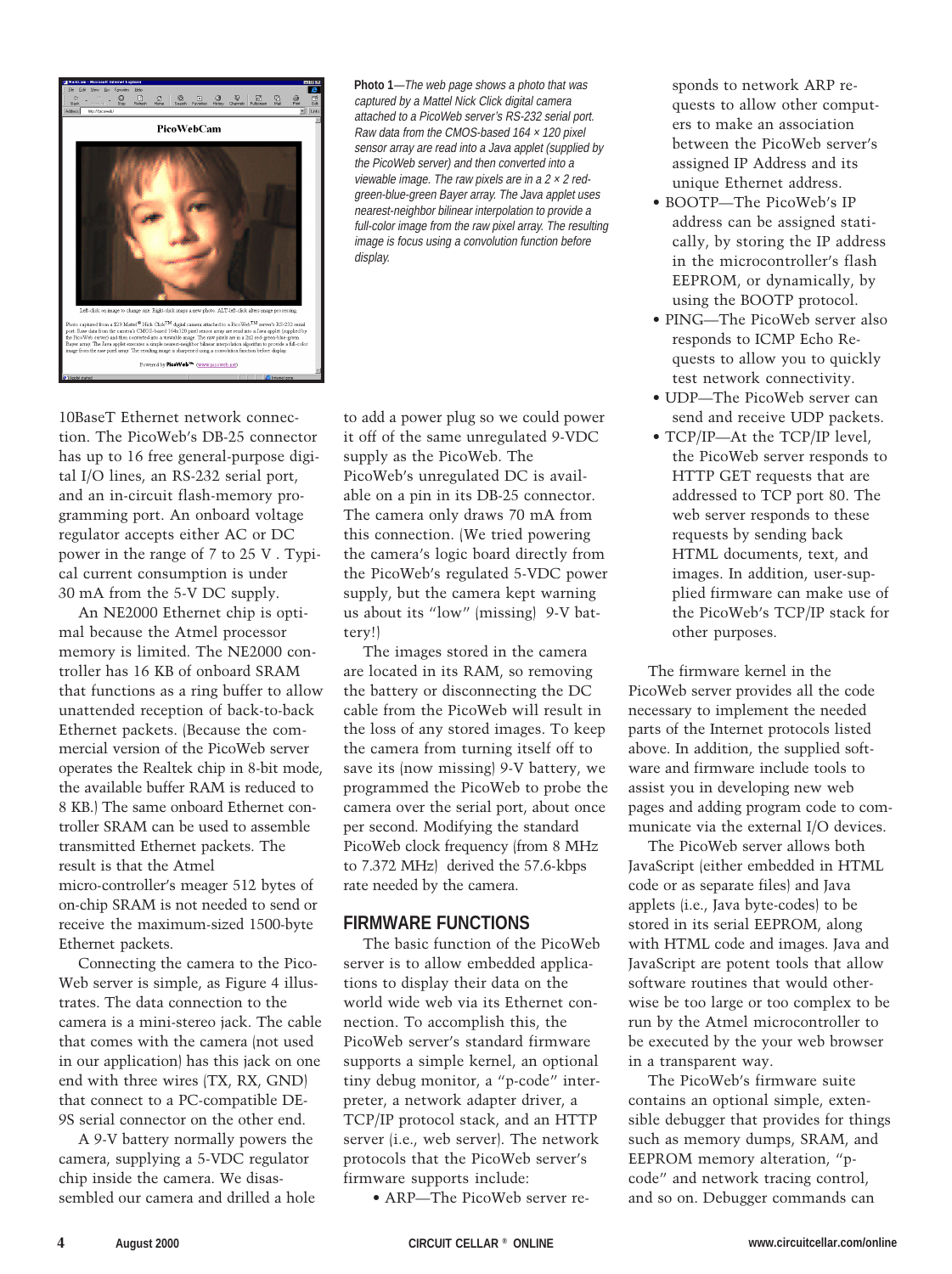be entered via the serial port, or via the network using a web browser by accessing a special TCP port.

The format of a debugger command URL is http://IPaddress:911/command[[+parameter1]+parameter2].

Any results from executing a debug command will be returned as a web page. The supplied debugger commands are described in detail in documents located on the PicoWeb web site. New debugger commands can easily be added r (or deleted to save program code space).

The Atmel AVR AT90S8515 chip includes hardware to allow the flash memory and EEPROM to be programmed via a 3-wire SPI interface. This capability is used by the Pico-Web server to download the code into the flash memory and modify the onchip EEPROM (e.g., for parameter storage). Downloading is accomplished by using a simple cable attached to the parallel port of a PC.

The PicoWeb server has firmware routines that allow the 16-KB serial EEPROM to be programmed remotely via the Ethernet interface. A utility program is provided that allows data, graphic images, HTML, Java applets, and p-code routines to be loaded into the serial EEPROM memory. The serial EEPROM segments are transferred over the network using a TCPbased loader program. This feature also allows the images and p-code routines to be updated while the PicoWeb server is active.

#### **SOFTWARE DESIGN**

The first step in the software design was a little reverse-engineering. First, we analyzed the RS-232 traffic be-



**Photo 3—**The first image **(a)** shows the raw pixel data from the camera (Bayer color pattern). This image is processed by the PicoWebCam-supplied Java applet to supply the "missing" pixels **(b)**, then it is sharpened **(c)**. Believe it or not, when not enlarged, the sharpened image looks better to most people.



**Photo 2**—The Nick Click camera is powered by the same 9-V supply as the PicoWeb. Plug this into your 10BaseT LAN and you can snap and display the photos with your favorite web browser.

tween our camera and the PC. The transfer rate was 57.6 kbps at 8 bits with no parity. A program was written for a PC in Borland C to further clarify the camera's communication protocol.

The command format for controlling the camera turned out to be simple. The commands are single uppercase characters followed by an optional parameter. The command and parameter characters are preceded by an STX (0x02) and followed by an ETX (0x03). The camera responds to each command sequence sent to it with either an ACK (0x06) or a NAK (0x15). If a response to a command is warranted, the response data from the camera is preceded by an STX (0x02) and terminated by an ETX (0x03).

The camera typically responds by echoing the four-character command sequence, after changing the command character to lowercase and replacing the parameter with a status/ error code. Table 1 shows the camera commands utilized in this project.

Because we are interested in only the first picture, we must send a command to set the image index to zero before taking a picture and also before uploading a picture. The command sequence to take a picture and upload it to the serial port is shown in Table 2.

Note that the returned image data is sent in a continuous stream without any flow control. It takes about 4 s to transfer the full 20,680 bytes of image data. This means that the PicoWeb must receive, buffer, and transmit data to the open TCP/IP socket without dropping any of the incoming 57.6-kbps characters.

A prime design goal of the

PicoWebCam was to make it work like other web cameras. That meant that accessing a web site (in this case, the home page of the PicoWeb server) would simply cause a photo from the camera to be displayed. If the PicoWeb server is accessible from the Internet, then photos from the camera can be viewed from anywhere in the world. Nothing more should be needed to make this work than a Barbie camera, a PicoWeb server, and our simple cable. No gateway or helper PC should be required to produce images. Sounds like a problem for a \$6 microcontroller with 512 bytes of RAM! But, with a little Java applet programming, we can cleverly push all of the hard stuff onto the web browser's host computer.

The first step in making all this happen is storing an HTML page in the PicoWeb server's serial EEPROM memory. This HTML code is returned when the PicoWeb's home page URL is referenced (see Photo 1). This web page references a Java applet stored in the PicoWeb, which will give us a graphics window in the web page in which we later display the photos from the camera.

The web browser then asks the PicoWeb to deliver the referenced Java applet (stored as Java byte-codes). The applet is sent back to the browser, which starts its Java interpreter and begins executing the Java program. The Java interpreter executing in the browser then displays a graphics window controlled by the Java applet.

The Java applet then makes a TCP/IP connection back to the Pico-Web to retrieve special HTML pages from the PicoWeb that contain embedded CGI p-code routine references. Retrieving these pages causes the associated p-code routines to be executed in the PicoWeb server. Initially, the PicoWeb server will be commanded to retrieve the latest photo from the camera. Note that this is not a Java security violation because a Java applet is allowed to make network connections back to the host computer that delivered the applet.

In response to the request from the Java applet, the PicoWeb server tells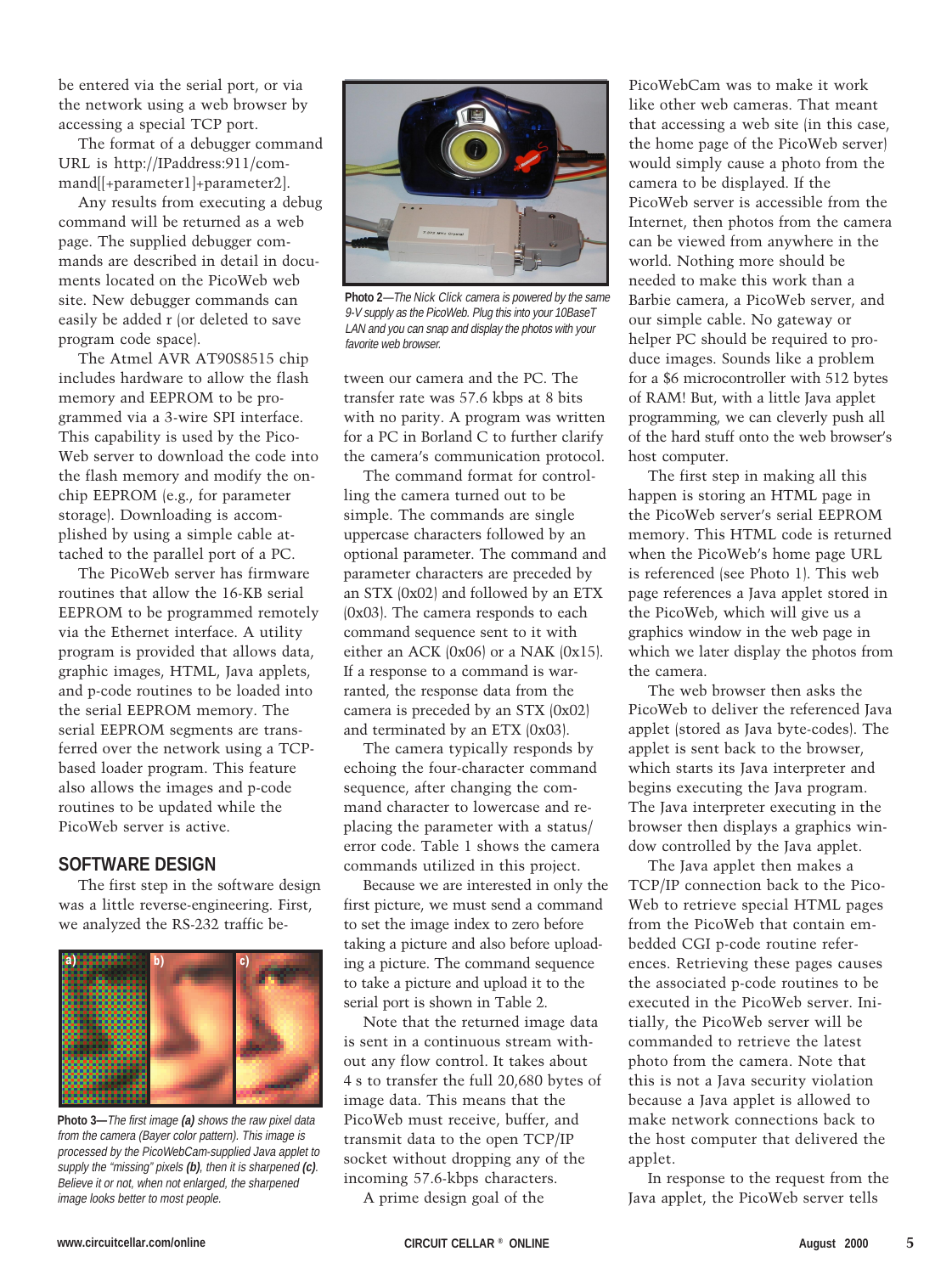the camera to stream the latest photo over its serial port (i.e., upload command). The server sends this raw pixel data back to the Java applet over the open TCP/IP connection as a web page. This takes about 4 s and is paced by the speed of the 57.6-kbps serial connection with the camera. One byte of raw pixel data is sent for each pixel in the  $164 \times 120$  sensor array.

The Java applet running in the web browser's computer receives the raw pixel data from the TCP/IP port and then processes the raw data to turn it into a displayable image. Next, the Java applet displays the received image.

The Java applet then begins watching the mouse buttons. Using the mouse, users can call for a new photo to be taken by the camera and displayed, or they can call for the current image to be resized or alter the image processing options.

As you see, we have the Java applet running on the user's web browser doing all of the things that are difficult or impossible for the PicoWeb server to do. As long as your web browser has Java enabled, you will be blissfully unaware of what is really going on behind the scenes.

#### **PICOWEB FIRMWARE**

Very little new PicoWeb server code was required to implement this project. Existing example projects for controlling serial port devices were used as a starting point for this project. These are available at the PicoWeb web site (www.picoweb.net/ downloads.html). All the code for the PicoWebCam project (p-code, HTML, Java) also can be downloaded from the PicoWeb site.

The only new routines required for this project were those needed to reset the camera image counter, take a new picture, and upload the raw pixel data. These routines each consist of a few lines of PicoWeb p-code language, a kind of interpreted assembly language for a 16-bit virtual machine. The pcode interpreter was developed for the PicoWeb server to provide program code simplification and maximization of code re-use, allow the option to execute program code out of serial EEPROM, and reduce program code size

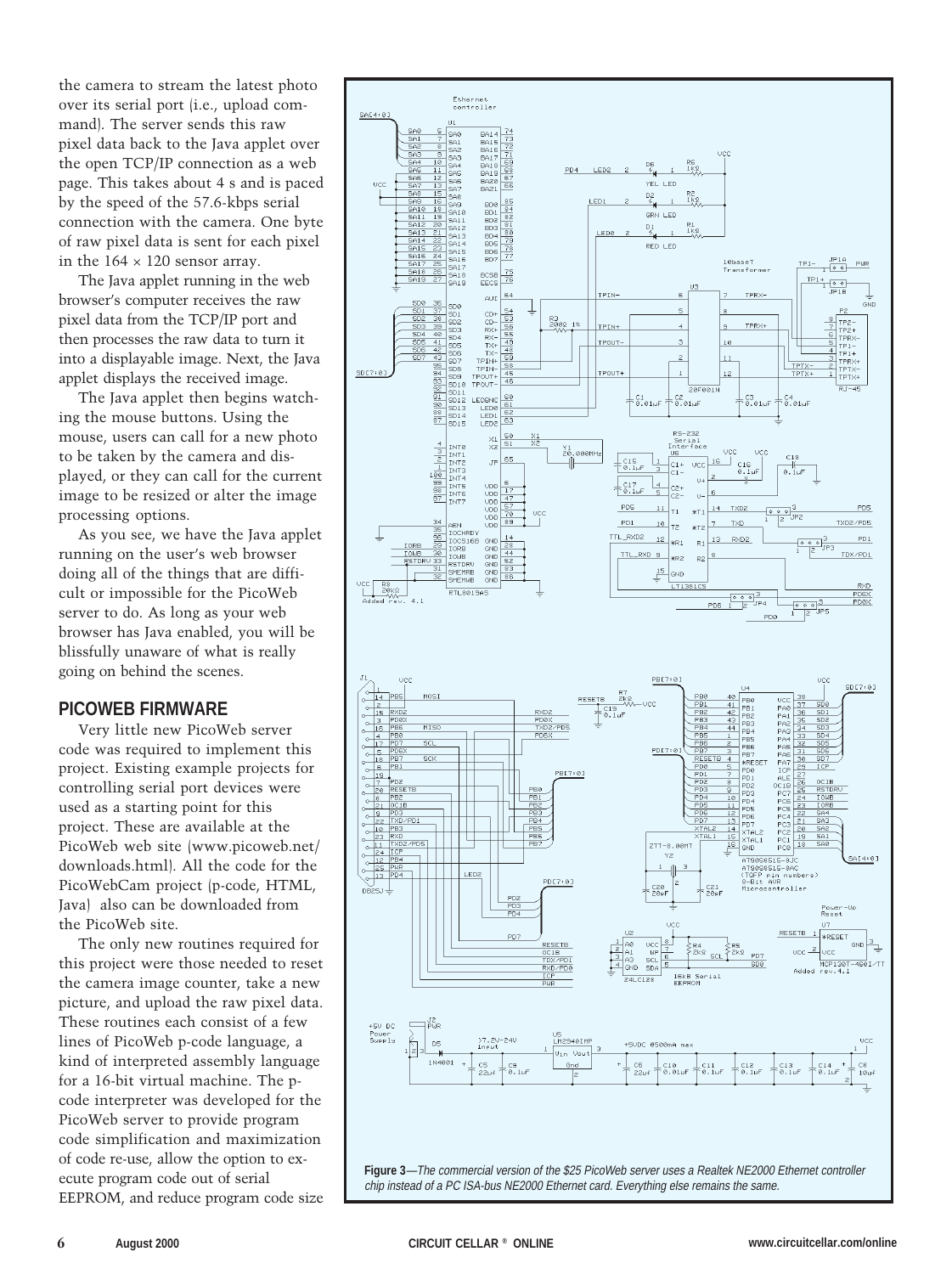| 1. Set the image index to zero:<br>$STX + 'A' + 0x00 + ETX$ then wait for ACK followed by $STX + 'a' + 0x00 + ETX$                                                                                                                              |
|-------------------------------------------------------------------------------------------------------------------------------------------------------------------------------------------------------------------------------------------------|
| 2. Take a picture with no timer delay:<br>$STX + G' + 0x00 + ETX$ then wait for ACK followed by $STX + G' + 0x00 + ETX$                                                                                                                         |
| 3. Set the image index to zero again:<br>$STX + 'A' + 0x00 + ETX$ then wait for ACK followed by $STX + 'a' + 0x00 + ETX$                                                                                                                        |
| 4. Upload the picture:<br>$STX + 'U' + 0x00 + ETX$ then wait for ACK followed by the image datastream: $STX + 'U' + N$ , +<br>$N_2 + N_2 + N_4 + D_3 + D_2 + \cdots D_{N}$ + ETX                                                                |
| where $N1 = 164$ (number of columns)<br>$N_2 = 2$ (number of black lines)<br>$N_a = 124$ (number of visible lines)<br>$N_4 = 16$ (number of status bytes)<br>$D_1 + D_2 + \cdots$ D <sub>N</sub> are the data bytes of the image (20,680 bytes) |

**Table 2**—This is the sequence of camera commands and responses needed to take a photo and then upload the photo's image data to the PicoWeb server.

as compared to native code.

More information about the Pico-Web p-code interpreter and how to write p-code for the PicoWeb server can be found at the PicoWeb web site in an article titled "PicoWeb P-code Description." The information necessary to allow developers to design their own PicoWeb projects also can be found at the same web site in an article titled "How to Build a PicoWeb Project."

#### **JAVA APPLET**

A Java applet was necessary for this project because the image data returned from the Barbie Photo Designer camera needs to be processed before it can be displayed. The camera does not store images in a format that can be directly displayed by a web browser (e.g., JPEG or GIF images). Instead, the camera sends raw image data to the computer in the form of a Bayer color pattern. The Java code causes a TCP/IP socket to be opened by the web browser's computer to transfer the raw picture data from the PicoWeb server, and then to process the data as necessary into a viewable image.

The raw pixels from the camera come from a  $2 \times 2$ 

red-green-blue-green Bayer array as shown in Figure 5. Each pixel in the image sensor chip is covered by a colored filter according to the Bayer pattern shown. There are two green pixels for every red and every blue pixel. We need to supply a red, green, and blue pixel for every possible pixel location in order to derive a real image. If we don't do this, we get a low-



**Figure 4**—A simple 5-wire cable connects the PicoWeb server to the Mattel digital camera. Adding a power connector to the camera's body means the camera can be powered from the same 9-VDC supply as the PicoWeb server.

resolution greenish image, as shown in Photo 3a. We do this by looking at like-colored pixels in the neighborhood and making an intelligent guess about the probable color and intensity of the light that struck each pixel when the photo was snapped. (Next time you read about the latest fullcolor digital camera with 2.1 million pixels, remember that in some sense, two-thirds of the pixel data is made up!)

We have lots of pixel interpolation algorithms to choose from, of varying complexity, and with a wide range of computational requirements. Our Java applet executes a simple, fast nearestneighbor bilinear interpolation algorithm to quickly provide a full-color image from the raw pixel array. The resulting image is then sharpened using a convolution function before display. This is something that Mattel's PC software does in order to make their camera's otherwise tiny fuzzy photos look better. Photos 3b and 3c show an enlargement of a sample camera image after processing

> by the PicoWebCam's Java applet.

An excellent discussion of Bayer color pattern processing algorithms is titled *"*A Study of Spatial Color Interpolation Algorithms for Single-Detector Digital Cameras,*"* by Ting Chen. [1] The basic algorithm for the image sharpening was inspired by an article titled "Image Processing with Java 2D,*"* by Bill Day and Jonathan Knudsen. [2] The Java compiler used for this project was provided by Sun Microsystems. A complete, free Java program development kit (JAVATM 2 SDK, Standard Edition Version 1.3) is available for downloading from Sun.

#### **SMILE**

We have established that our PicoWebCam